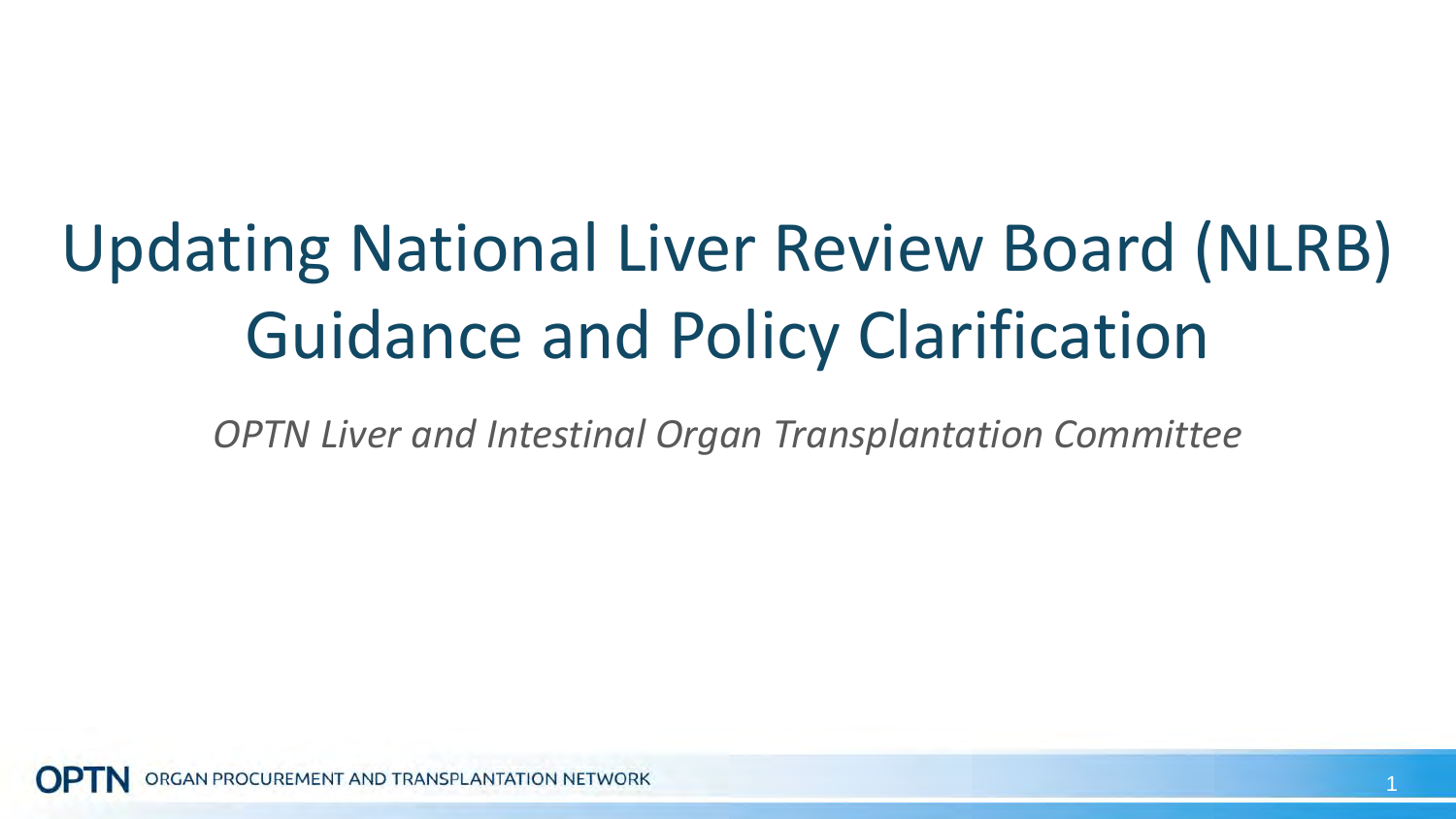## Purpose of Proposal

- Continue to improve the NLRB based on feedback and experience
	- NLRB was implemented in May 2019
	- The Board previously approved two proposals to improve the NLRB
	- Proposal includes one policy clarification and updates to guidance documents
- **Proposal will increase equity and efficiency in granting exception requests**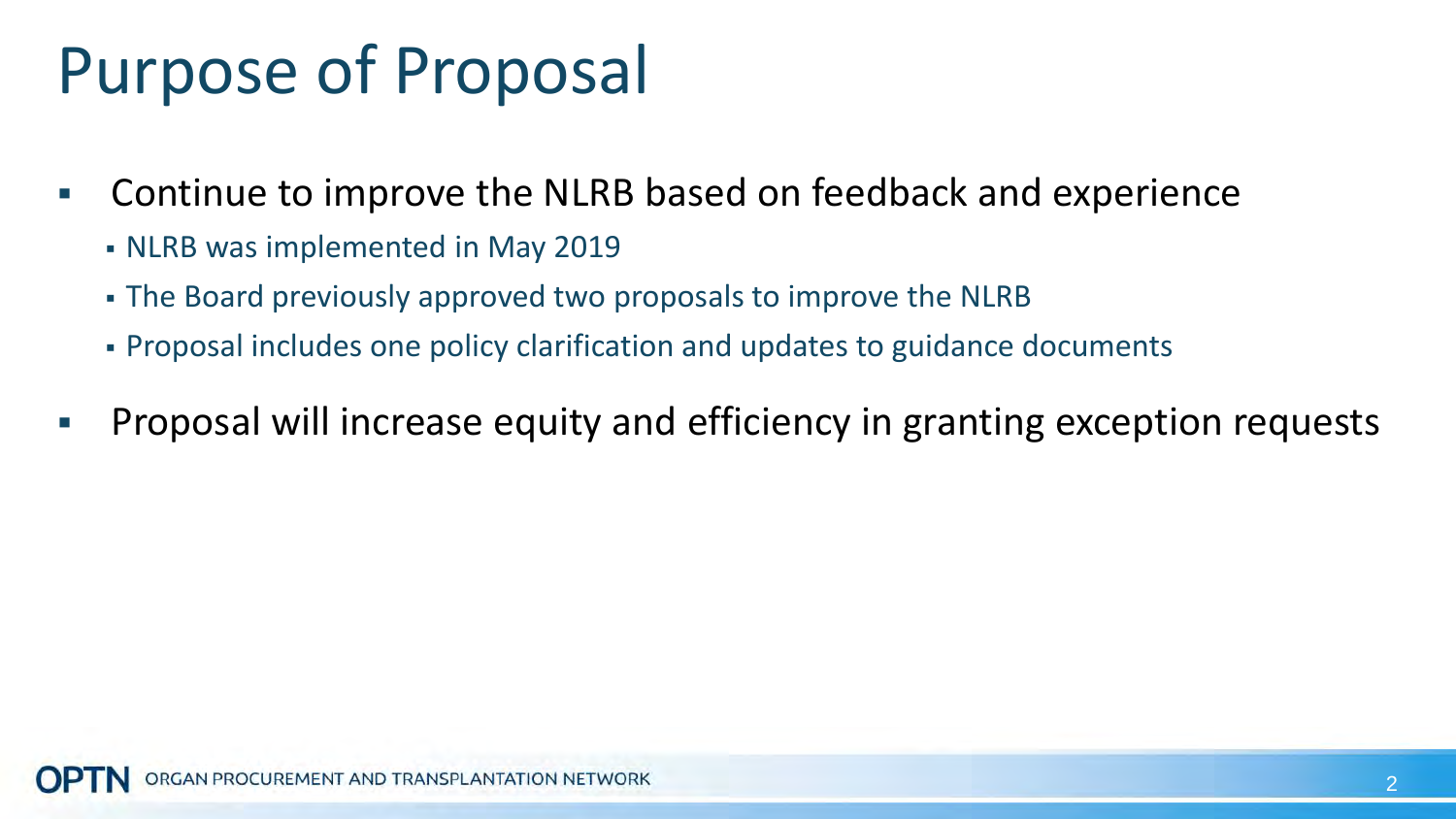## Proposal: Policy Clarification

- Candidates with cholangiocarcinoma (CCA) are automatically approved for an exception if they meet specific criteria in policy
- In addition to other criteria, candidates are automatically approved if they meet the diagnostic criteria for hilar CCA with a malignant appearing stricture on cholangiography and at least one of the following:
	- **Biopsy or cytology results demonstrating malignancy**
	- Carbohydrate antigen 19-9 greater than 100 U/ml in absence of cholangitis
	- Aneuploidy
- Candidates can also meet diagnostic criteria for CCA with presence of a malignant appearing-stricture and an associated hilar mass that is ≤ 3cm in radial diameter
- Proposal adds this to list of diagnostic criteria to ensure appropriate candidates are automatically approved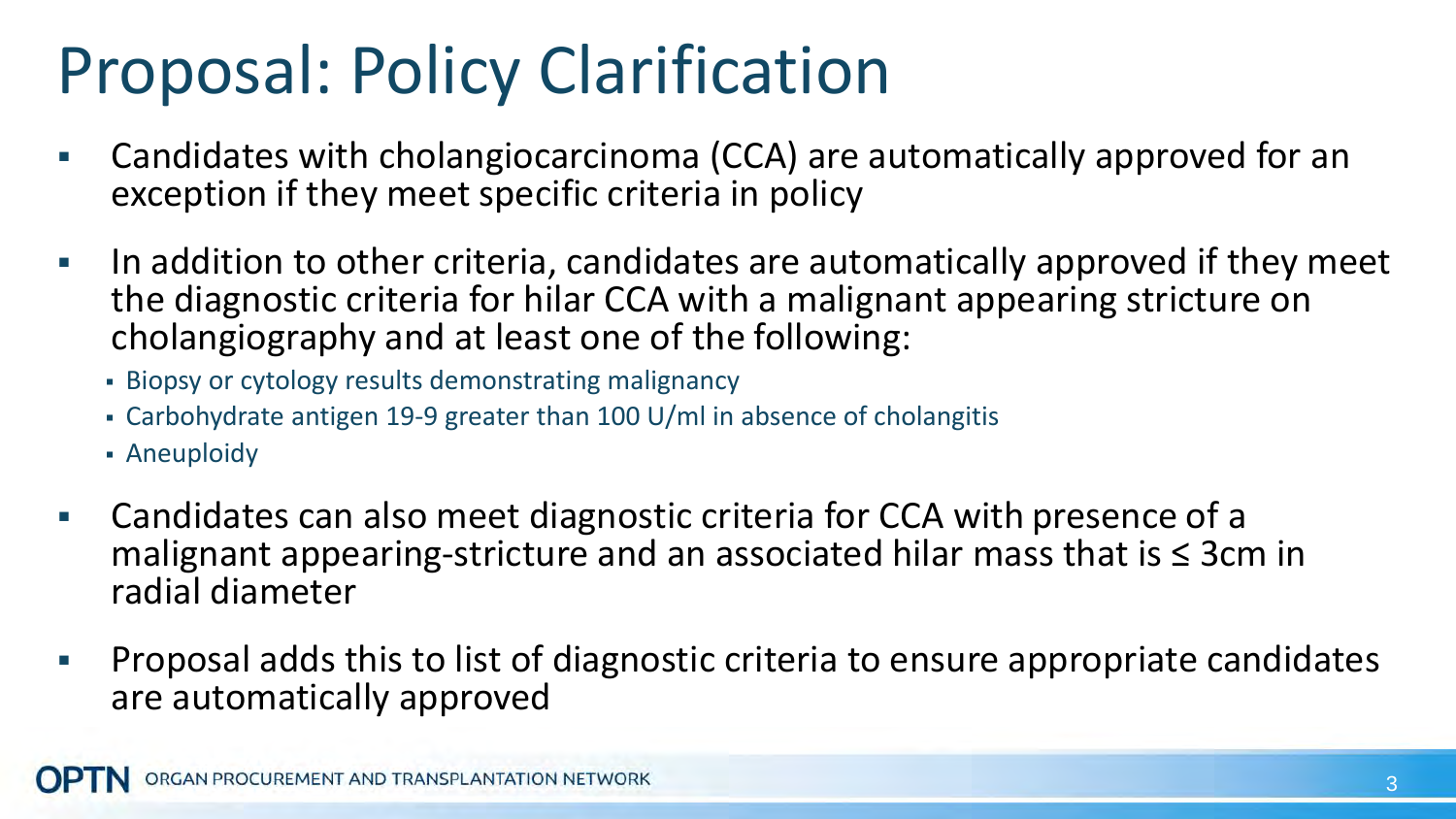### Proposal: Pediatric Guidance

- Complications of portal hypertension, including ascites and gastrointestinal (GI) bleeding
	- More detail on information submitted in exception requests for GI bleeding with ongoing transfusion requirement and candidates with serum sodium less than 130 g/dL on two occasions more than two weeks apart
	- Candidates with severe or complicated ascites should have at least two thoracenteses in the last 60 days not including the diagnostic thoracentesis (similar language already exists for paracentesis)
	- Candidates requiring a hospitalization of at least five days with ascites not adequately controlled by oral diuretics and requiring IV diuretic therapy should be considered for exception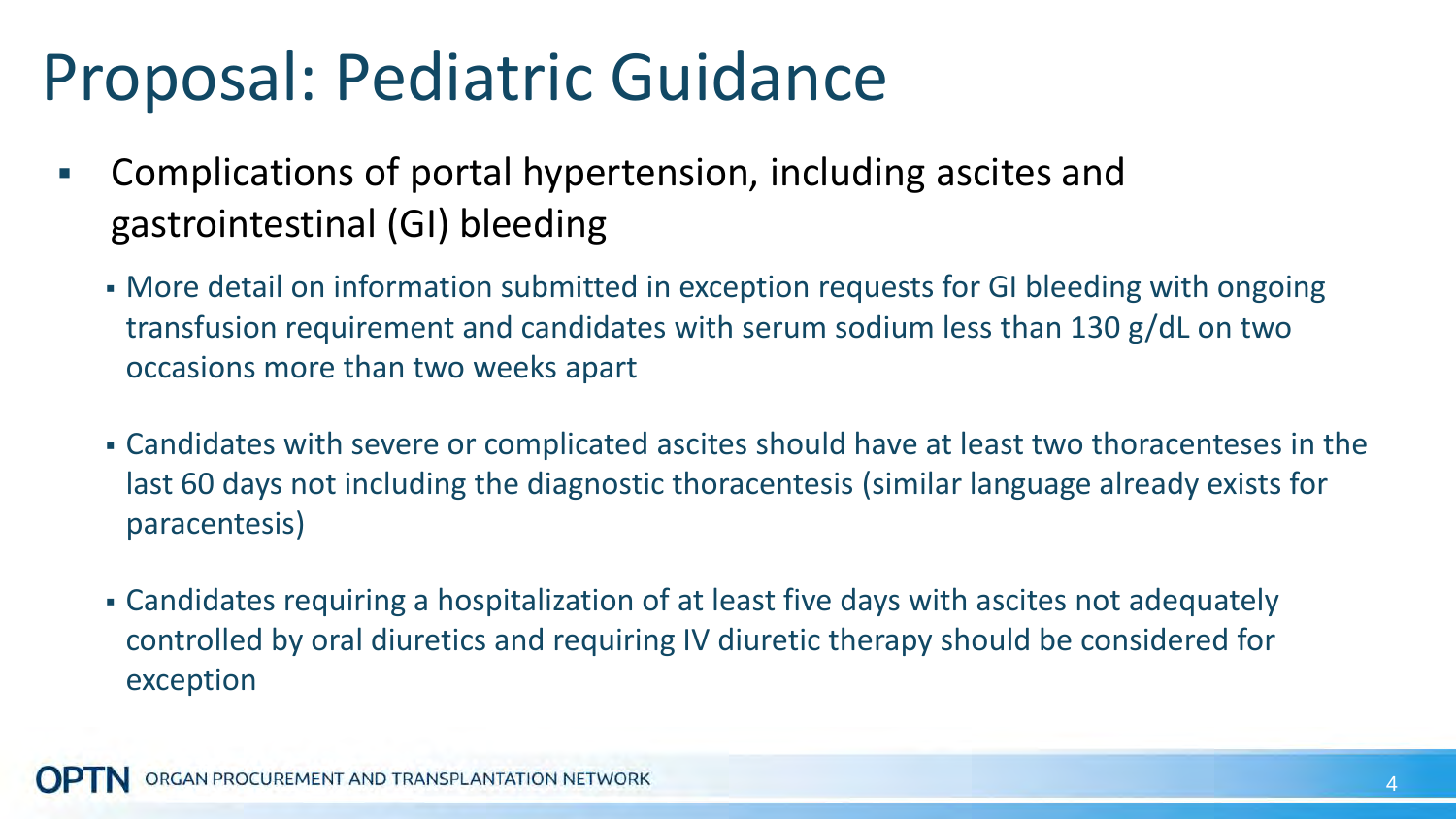### Proposal: Pediatric Guidance

- Growth failure or nutritional insufficiency
	- PELD score does not provide additional points to all candidates with growth failure
	- Updated guidance allows candidates with growth failure to be provided a PELD exception
- Metabolic liver disease
	- Adds guidance for candidates with rare metabolic disorders
- Conclusion Section
	- Programs and reviewers should consider pertinent information even if not stated in guidance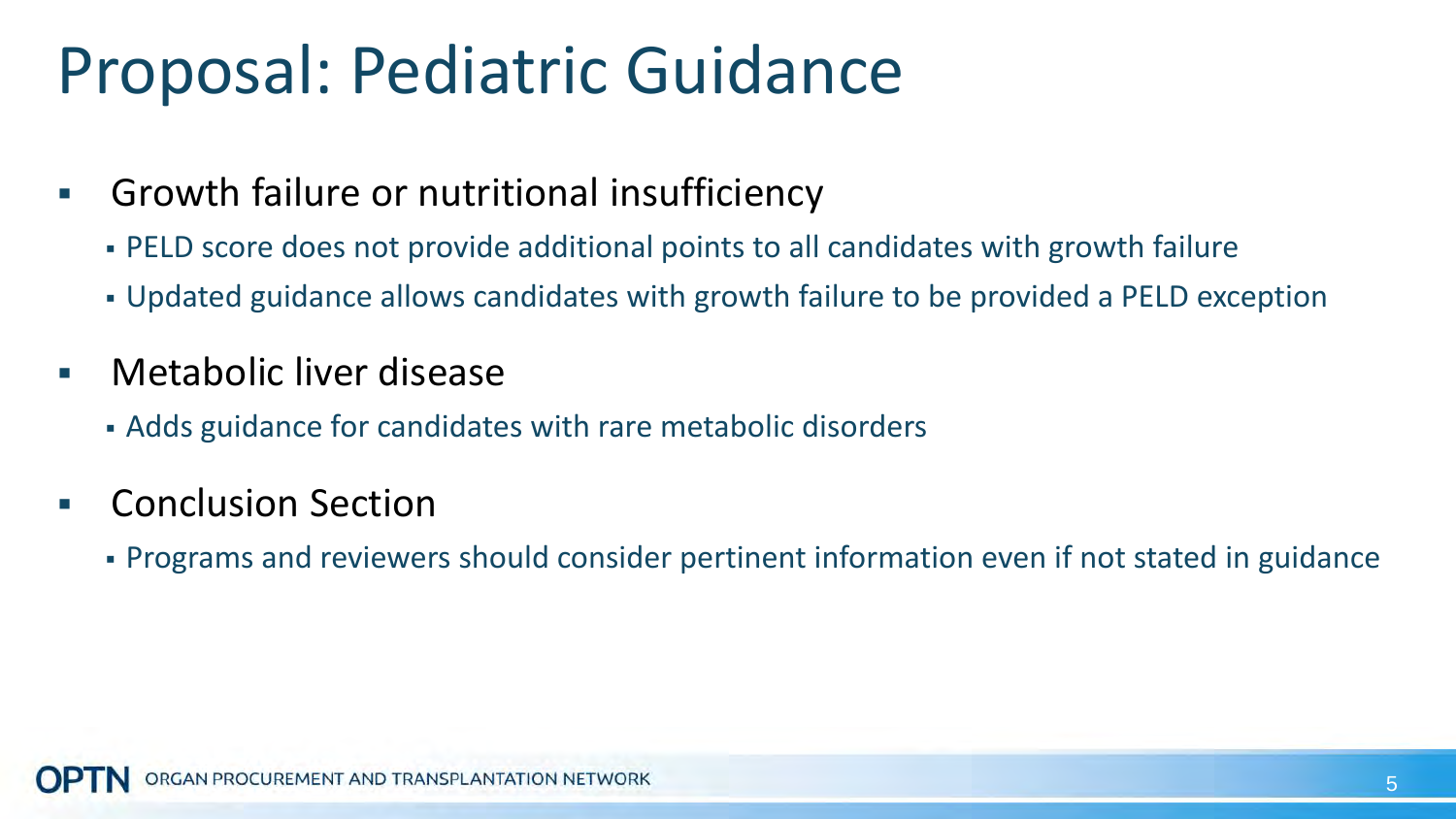## Proposal: Neuroendocrine Tumors Guidance

Current

- Guidance for neuroendocrine tumors (NET) recommends that candidates be under the age of 60
- Proposal
	- Removes age less than 60 threshold based on updated data showing acceptable posttransplant outcomes for candidates age 60 and older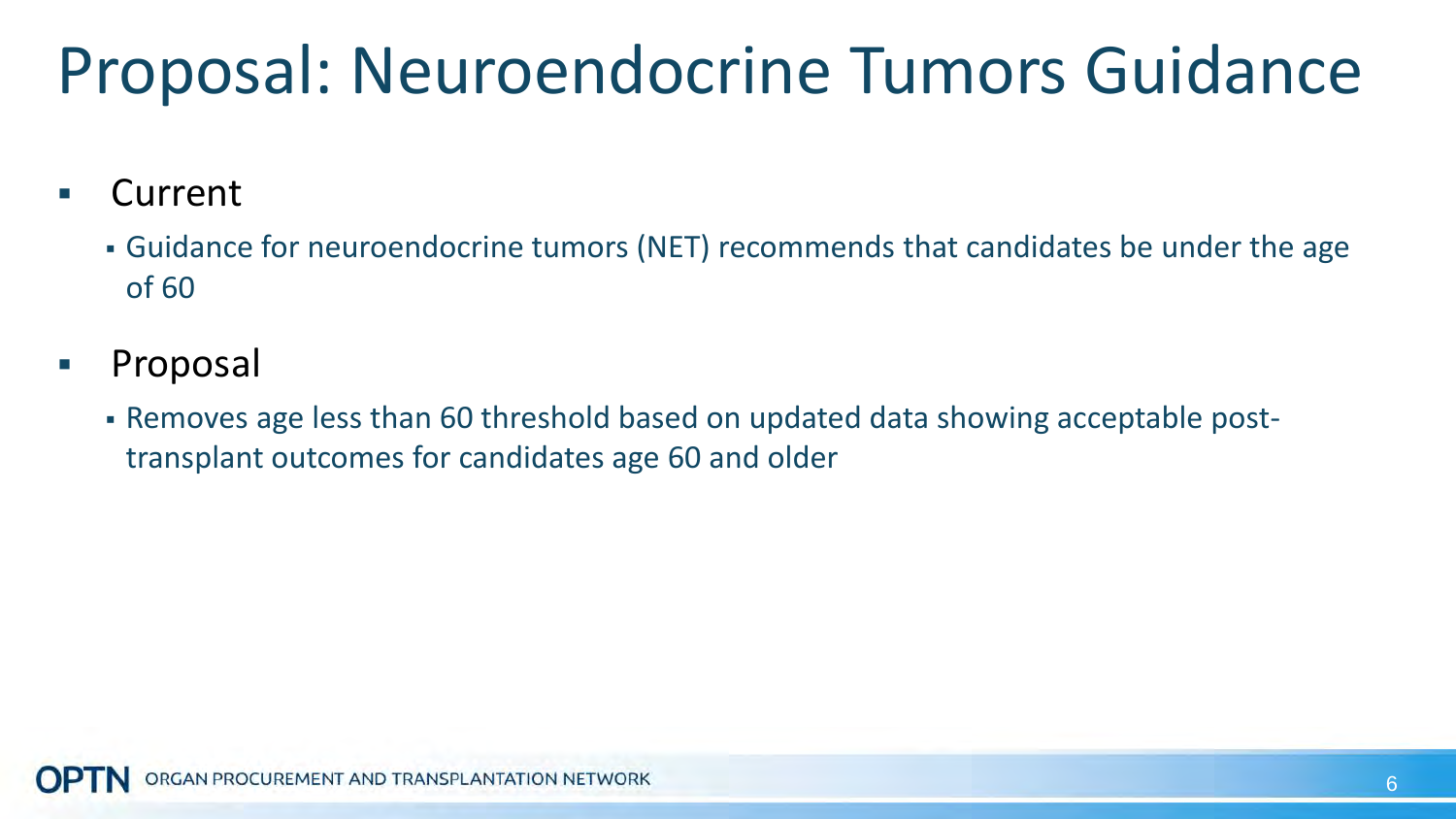# Proposal: Primary Sclerosing Cholangitis and Secondary Sclerosing Cholangitis Guidance

- Feedback from patient community to update primary sclerosing cholangitis (PSC)/secondary sclerosing cholangitis (SSC)
- PSC candidates with MELD or PELD greater than 37 or Status 1A/1B had significantly higher waitlist dropout
- Current:
	- Recommends candidates should be admitted to ICU two or more times in last three months
- Proposal:
	- Recommends candidates should be admitted to hospital two or more times in previous year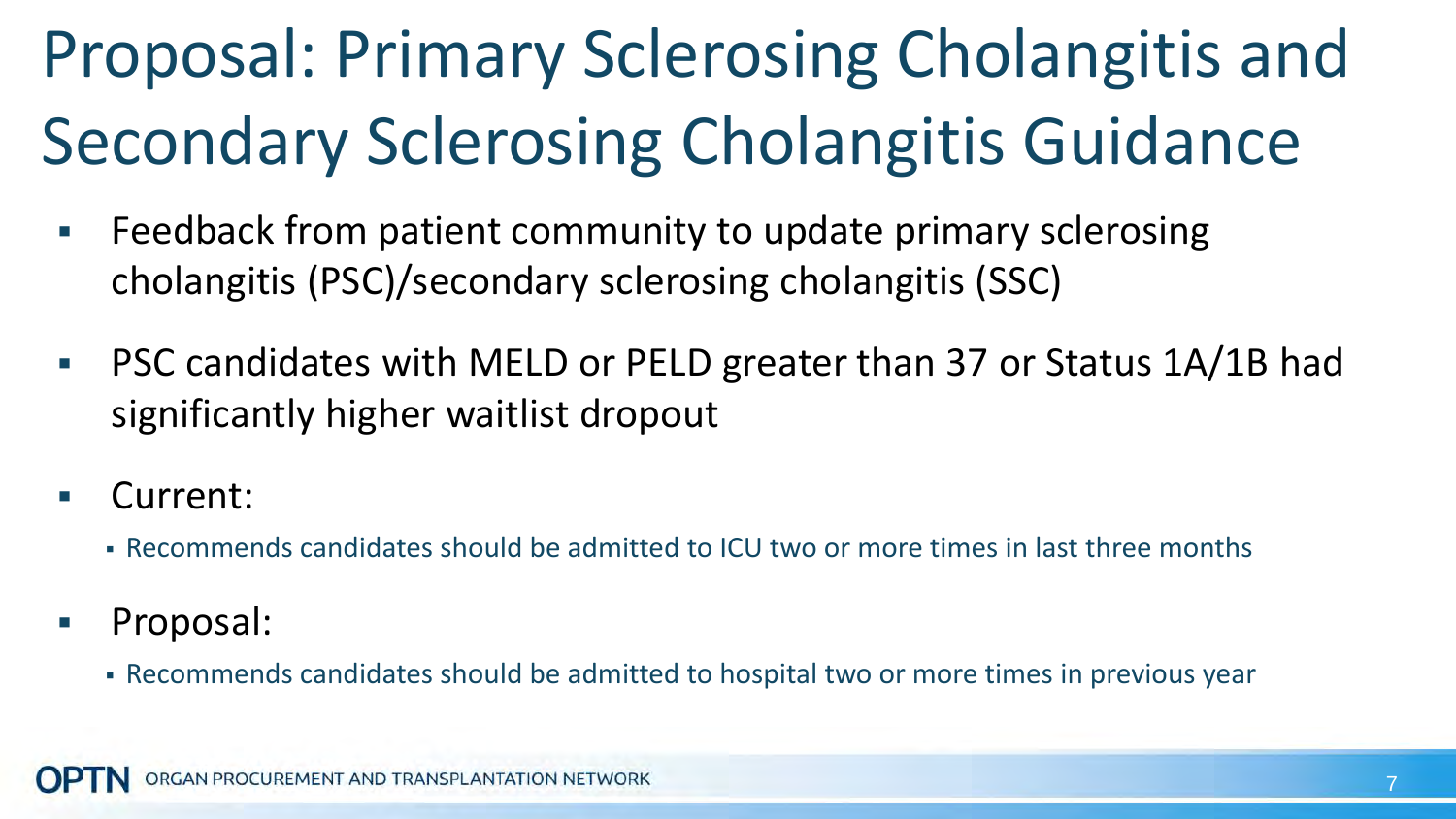#### Proposal: PSC and SSC

Liver Waiting List Drop-Out Rates per 100 Patient-Years Waiting

Patients Ever Waiting During 1/1/2015 - 7/31/2020, by PSC Diagnosis and Overall

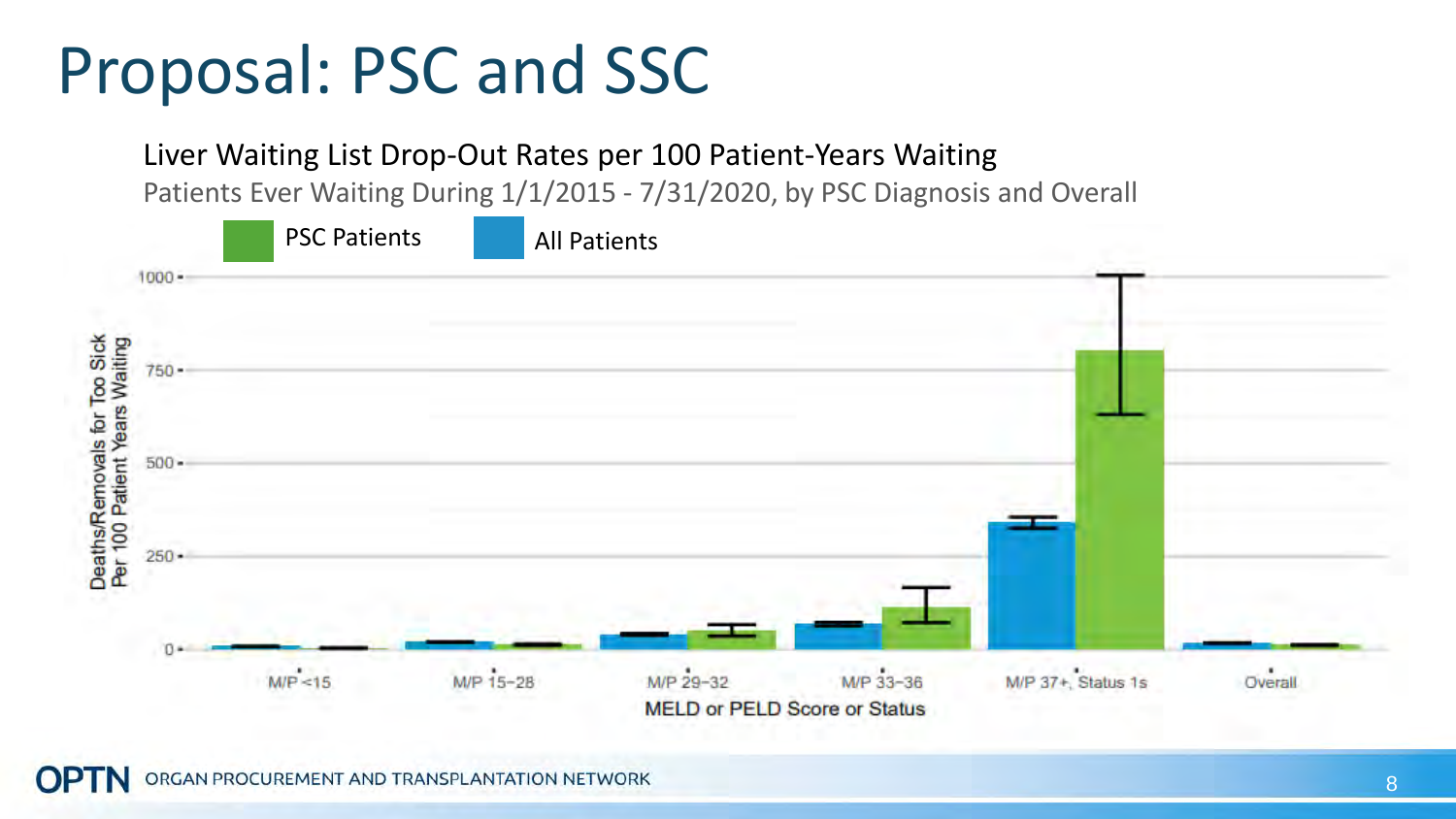### Rationale

- CCA Policy Clarification
	- Aligns policy with established diagnostic criteria for CCA
- Pediatric Guidance
	- Proposed changes to pediatric guidance based on published literature, feedback from pediatric transplant community, and collaboration with OPTN Pediatric Transplantation Committee
- Proposed changes to NET and PSC/SSC guidance based on updated data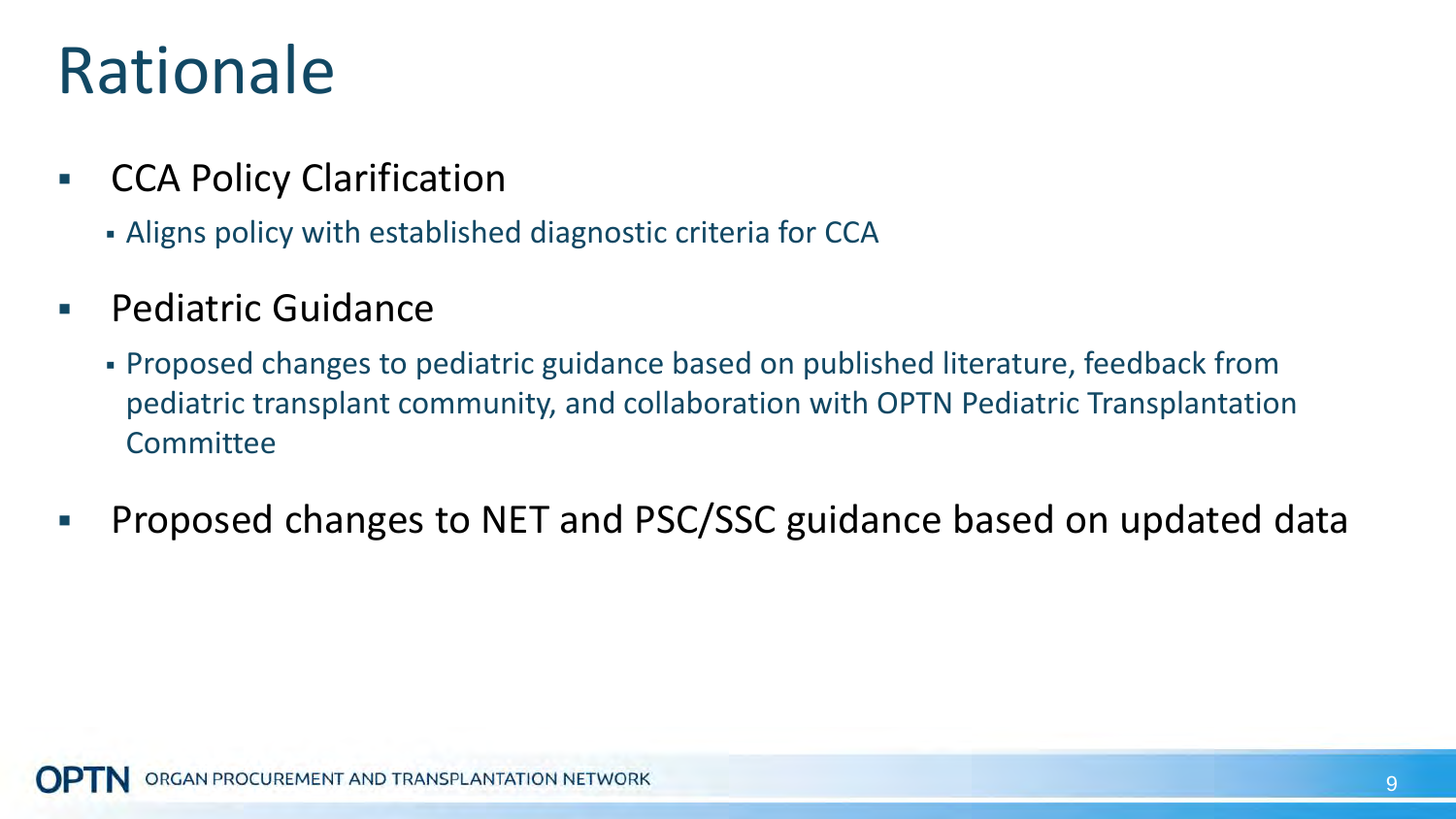### Member Actions

- **The Transplant programs and NLRB reviewers will need to be familiar with:** 
	- Changes to guidance
	- CCA policy criteria when applying for and reviewing exception requests